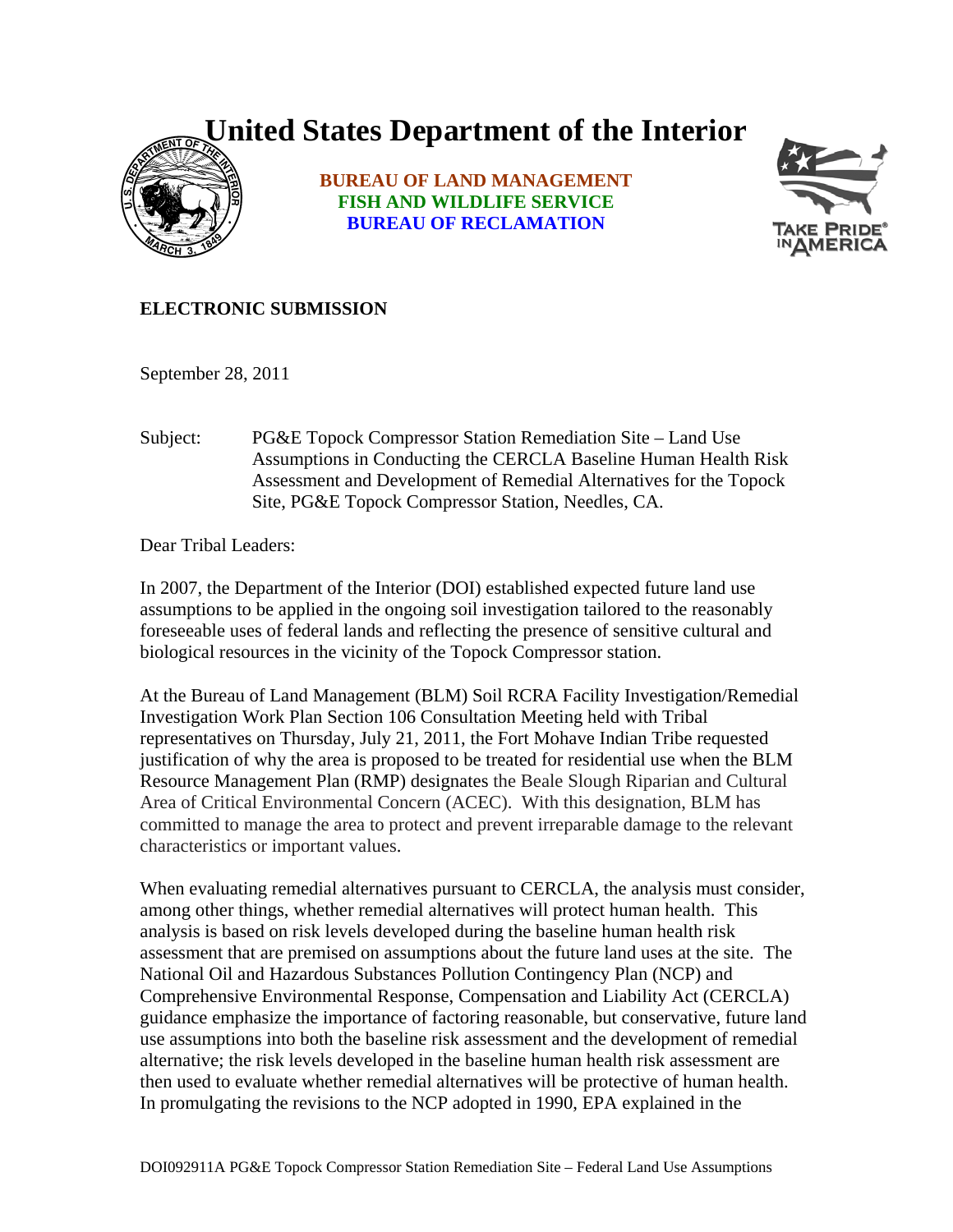## Tribal Leaders September 29, 2011

preamble that land use restriction, generically defined as institutional controls, were not to be factored into the baseline risk assessment. As explained by EPA:

One commenter requested clarification on the purpose of risk assessment in the Superfund program, especially the baseline risk assessment. EPA responds that the purpose of risk assessment in the Superfund program is to provide a framework for developing risk information necessary to assist decision-making at remedial sites. Risk assessment provides a consistent process for evaluating and documenting threats to human health and the environment posed by hazardous material at sites. One specific objective of the risk assessment is to provide an analysis of baseline risk (i.e., the risks that exist if no remediation or institutional controls are applied to a site).<sup>1</sup>

With respect to the remedy selection process, on the other hand, institutional controls may appropriately be included in remedial alternatives under consideration and in the final remedy that is selected. The NCP expressly identifies institutional controls as one of the potential response action components that may be utilized in remedial actions to mitigate risk.

In the case of Topock, institutional controls for federal lands are addressed by the land management agencies through their respective regulations and management plans such as the BLM RMP. Similarly, the Fish and Wildlife Service (FWS) Lower Colorado River National Wildlife Refuges Comprehensive Management Plan *1994-2014* ("the CMP"), adopted in 1994, currently guides land management at the Refuge.

Beale Slough is part of an Area of Critical Environmental Concern ("ACEC") designated under the BLM RMP/FEIS. This ACEC includes 2,395 acres that incorporate much of the Topock Site, including locations B and C of the Topock Maze and the floodplain. The Topock-Needles area  $(1,127)$  acres including portions of the Topock site) is designated more generally as a Special Cultural Resource Management Area ("SCRMA"). Within the ACEC, camping is only authorized in developed or signed sites (locations are yet to be determined). $2$  Neither the ACEC nor Special Cultural Resource Management Area ("SCRMA") designations prohibit future camping within those areas.

When the CERCLA response actions have been completed, therefore, it is reasonably foreseeable that camping would be authorized in areas along the floodplain. Management of the ACEC also would seek to accommodate the traditional cultural practices of Tribes.

<u>.</u>

<span id="page-1-0"></span><sup>&</sup>lt;sup>1</sup> 55 FR 8666 March 8, 1990

<span id="page-1-1"></span><sup>&</sup>lt;sup>2</sup> Recreational shooting and firewood collection will be prohibited. In addition, no new utilities or roads will be authorized, with the exception of utilities and access roads that provide service to nonfederal land within these areas. Motorized vehicle use will be limited to existing routes and trails outside of the current emergency closure. Following route designation, anticipated for this area in 2007-2008, "Limited to Existing Roads and Trails" areas would be converted to "Limited to Designated Roads and Trails." *Id. at* 2-258-260.